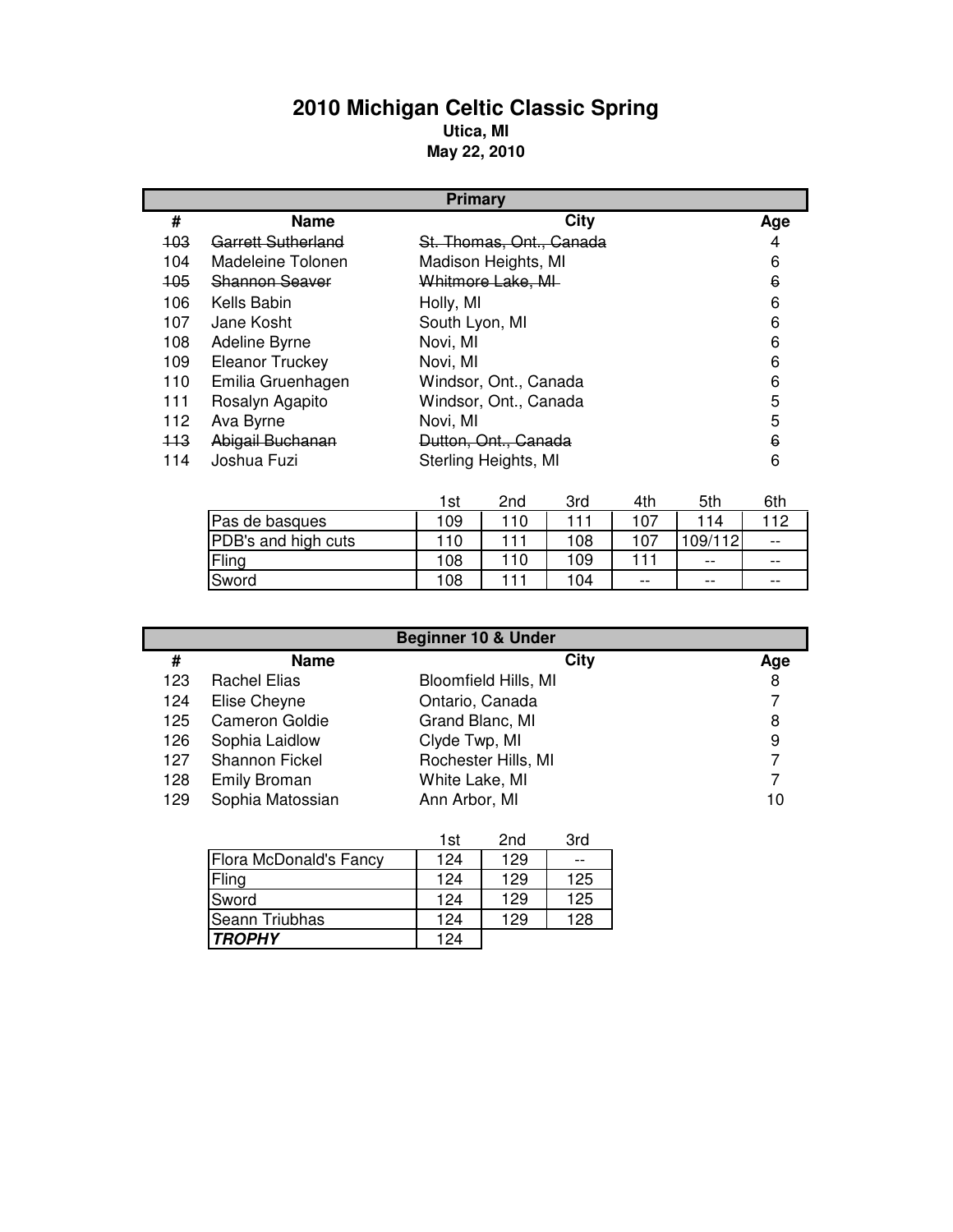| <b>Beginner 11 &amp; Over</b> |                           |                     |     |
|-------------------------------|---------------------------|---------------------|-----|
| #                             | <b>Name</b>               | City                | Age |
| 133                           | Gaberielle Eby            | New Haven, MI       | 11  |
| 134                           | <b>Mairi Clow</b>         | Shelby Twp, MI      | 14  |
| 135                           | Devon Smith               | Westlake, OH        | 12  |
| 136                           | Gabby Klos                | Beverly Hills, MI   | 12  |
| 137                           | <b>Isabelle Matossian</b> | Ann Arbor, MI       | 13  |
| 138                           | Elise Gehrke              | Rochester Hills, MI | 15  |

|                        | 1st | 2 <sub>nd</sub> | 3rd |
|------------------------|-----|-----------------|-----|
| Flora McDonald's Fancy | 136 | 135             | --  |
| Fling                  | 137 | 138             | 135 |
| Sword                  | 135 | 137             | 138 |
| <b>Seann Triubhas</b>  | 135 | 136             |     |
| <b>TROPHY</b>          | 135 |                 |     |

|     | <b>Novice 11 &amp; Under</b> |                              |     |  |
|-----|------------------------------|------------------------------|-----|--|
| #   | <b>Name</b>                  | City                         | Age |  |
| 142 | Clare Flynn                  | St. Catherines, Ont., Canada | 9   |  |
| 143 | <b>Sydney Scanlon</b>        | Holly, MI                    | 9   |  |
| 144 | <b>Brenna Kilby</b>          | Clio, MI                     |     |  |
| 145 | Kerra DeJack                 | Brighton, MI                 | 9   |  |
| 146 | Ainsley Waldorf              | Ottawa, Ont., Canada         | 8   |  |
| 147 | Theresa McKelvey             | Ann Arbor, MI                | 9   |  |
| 148 | McKenna Lindsay              | Chesterfield, MI             | 8   |  |

|                        | 1st | 2nd | 3rd |
|------------------------|-----|-----|-----|
| Flora McDonald's Fancy | 148 | 145 | 142 |
| Fling                  | 145 | 144 | 148 |
| Sword                  | 144 | 145 | 148 |
| Seann Triubhas         | 145 | 144 | 148 |
| <b>TROPHY</b>          | 145 |     |     |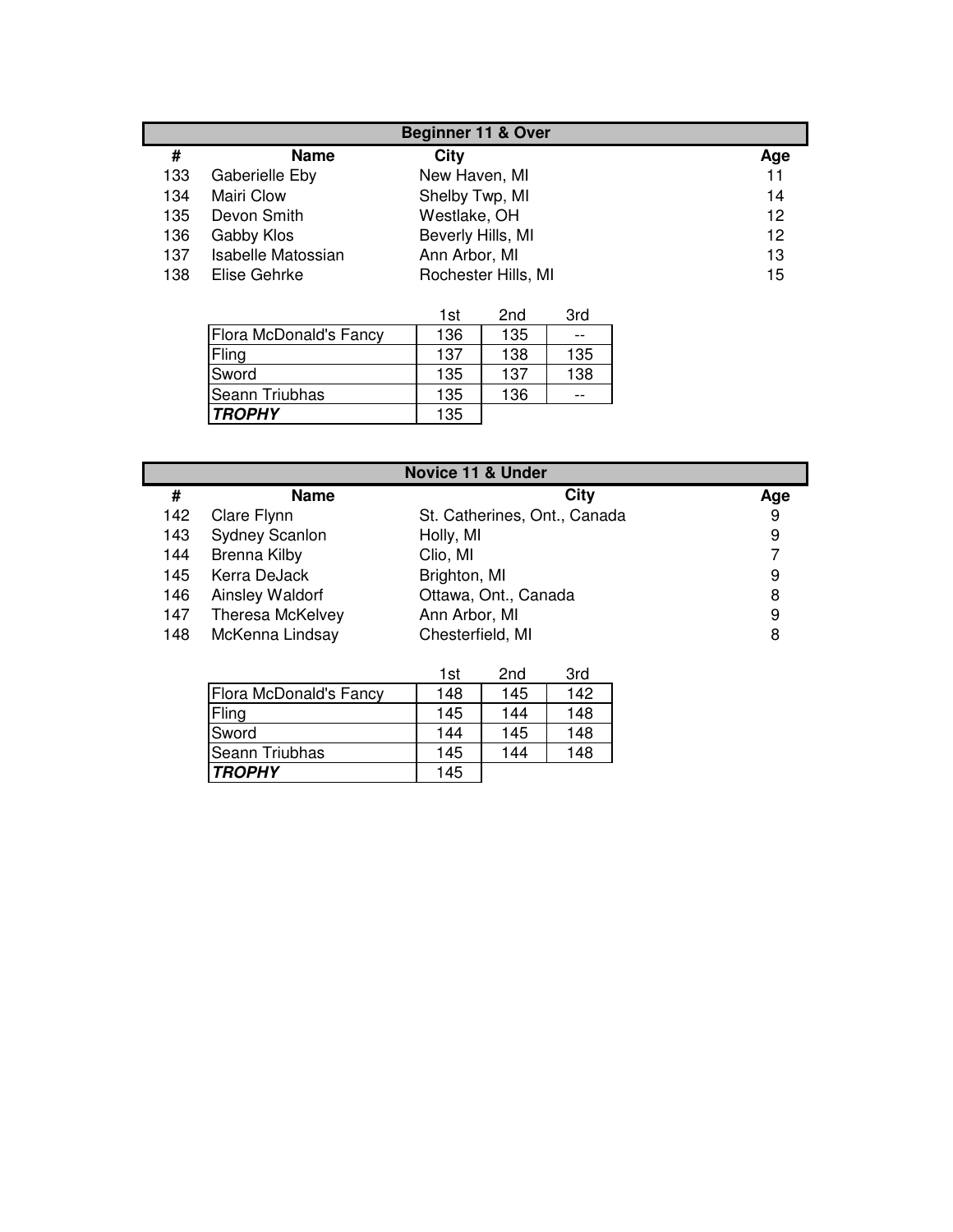|     | <b>Novice 12 &amp; Over</b> |                 |     |  |
|-----|-----------------------------|-----------------|-----|--|
| #   | <b>Name</b>                 | City            | Age |  |
| 152 | Alyse Redman                | Alma, MI        | 22  |  |
| 153 | Kaelie Thompson             | Oakland, MI     | 25  |  |
| 154 | Andi Powell                 | Shelby Twp, MI  | 42  |  |
| 155 | <b>Kat Siegel</b>           | Royal Oak, MI   | 27  |  |
| 156 | Meghan Hescheles            | Brighton, MI    | 22  |  |
| 157 | Sarah Limbacher             | Bay Village, OH | 15  |  |

|                               | 1st | 2 <sub>nd</sub> |
|-------------------------------|-----|-----------------|
| <b>Flora McDonald's Fancy</b> | 157 | 152             |
| Fling                         | 157 | 156             |
| Sword                         | 152 | 157             |
| <b>Seann Triubhas</b>         | 157 | 154             |
| <b>TROPHY</b>                 | 157 |                 |

| <b>Most Promising Pre Premier</b> | 144 - Brenna Kilby, Clio, MI |
|-----------------------------------|------------------------------|

| Intermediate |                       |                          |     |
|--------------|-----------------------|--------------------------|-----|
| #            | <b>Name</b>           | City                     | Age |
| 163          | Kayla Sutherland      | St. Thomas, Ont., Canada | 8   |
| 164          | Rachel Smiglewski     | Warren, MI               | 10  |
| 165          | Melissa Zakala-Downs  | Vestaburg, MI            | 9   |
| 166          | Emma Fickel           | Rochester Hills, MI      | 11  |
| 167          | Sarah Grace Fuzi      | Sterling Heights, MI     | 10  |
| 168          | <b>Bethany Slater</b> | Riverdale, MI            | 9   |

|                          | 1st     | 2 <sub>nd</sub> |
|--------------------------|---------|-----------------|
| Fling                    | 165     | 164             |
| Sword                    | 168     | 164             |
| <b>Seann Triubhas</b>    | 164     | 168             |
| Strathspey & 1/2 Tulloch | 165     | 168             |
| <b>TROPHY</b>            | 168/164 |                 |